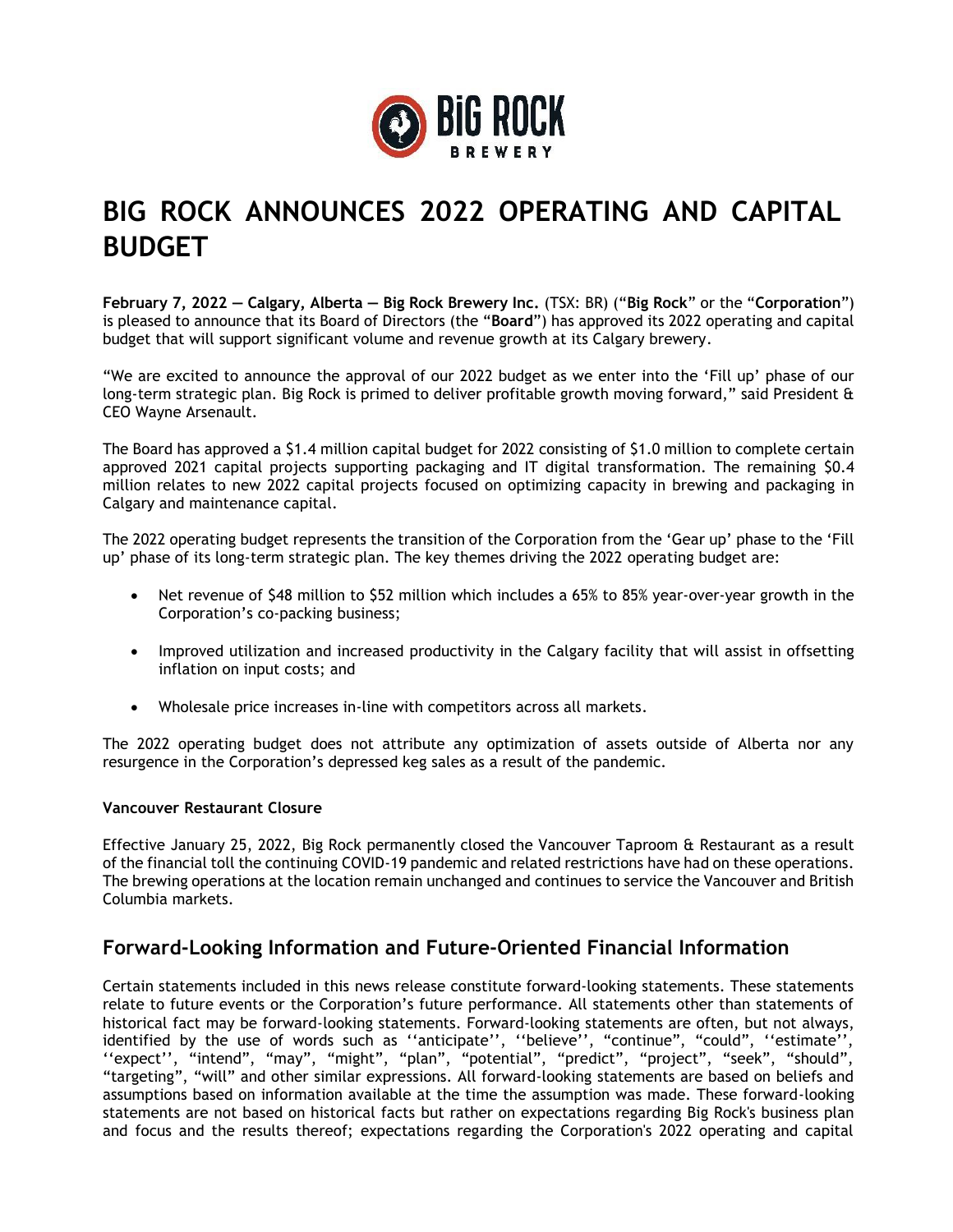budget; expectations regarding Big Rock delivering profitable growth; the anticipated benefits to be derived from the Corporation's 2021 and 2022 capital projects; anticipated revenue for 2022; anticipated growth in the Corporation's co-packing business; expectations that the Corporation will improve its utilization of the Calgary facility and the anticipated benefits thereof; and anticipated material price increases in-line with competitors across all markets. Forward-looking statements involve known and unknown risks, uncertainties, assumptions and other factors that may cause actual results, levels of activity, performance or achievements to differ materially from those anticipated in such forward-looking statements. Although the forward-looking statements contained in this news release are based upon what the Corporation believes to be reasonable assumptions, no assurance can be given that these expectations will prove to be accurate and such forwardlooking statements included in this news release should not be unduly relied upon by investors. These forward-looking statements are made as of the date of this news release. The Corporation does not undertake any obligation to update or revise any forward-looking statements, whether as a result of new information, future events or otherwise, unless required by law.

With respect to the forward-looking statements and FOFI (as defined below) contained in this news release, management has made assumptions regarding, among other things: its ability to execute on its business plan in a timely manner and the results thereof; volumes in the current fiscal year will remain constant or will increase; price increases will be accepted by customers and consumers; input costs for brewing and packaging materials will not materially increase or decrease; there will be no material change to the regulatory environment in which Big Rock operates; there will be no material supply issues with Big Rock's vendors and that Big Rock will be able to use its new production capacity and increase volume with copacking agreements.

Factors which could cause future outcomes to differ materially from those set forth in the forward-looking statements include, but are not limited to: (i) the ability to obtain sufficient and suitable financing to support operations, development and sale of products; (ii) the ability to execute partnerships and corporate alliances; (iii) the ability to attract and retain key personnel and key collaborators; (iv) the ability to execute on the Corporation's business plan and the timing and results thereof; (v) the market for the Corporation's products; (vi) market and general economic conditions; (vii) the impact of a significant disruption to the Corporation's production and operations; (viii) the inability to fill its production capacity and grow volume with co-packing agreements; (ix) the inability to remediate manufacturing issues as they arise; (x) the worldwide economic and social impact of the COVID-19 pandemic; (xi) the duration and extent of the COVID-19 pandemic; (xii) the inability to improve the Corporation's utilization of the Calgary facility; and (xiii) the unwillingness of Big Rock's customers and consumers to accept price increases. Readers are cautioned that the foregoing list of factors is not exhaustive. The forward-looking statements contained in this news release are expressly qualified by this cautionary statement.

This news release also contains future oriented financial information (in each case, "**FOFI**") about the Corporation's prospective results of operations including, without limitation, expectations regarding Big Rock delivering profitable growth; the anticipated revenue for 2022; and the anticipated growth in the Corporation's co-packing business. Any FOFI contained in this news release regarding prospective financial position is based on reasonable assumptions about future events, including those described above, based on an assessment by management of the relevant information that is currently available. The actual results will likely vary from the amounts set forth herein and such variations may be material. Readers are cautioned that any such FOFI contained herein should not be used for purposes other than those for which it is disclosed herein. Such information was made as of the date of this news release and the Corporation disclaims any intention or obligation to update or revise any such information, whether as a result of new information, future events, or otherwise, unless required pursuant to applicable law.

## **About Big Rock Brewery Inc.**

In 1985, Ed McNally founded Big Rock to contest the time's beer trends. Three bold, European-inspired offerings – Bitter, Porter and Traditional Ale – forged an industry at a time heavy on easy drinking lagers and light on flavour. Today, our extensive portfolio of signature beers, ongoing seasonal offerings, six ciders (Rock Creek Cider® series), custom-crafted private label products and other notable, licensed alcoholic beverages keeps us at the forefront of the craft beer revolution and still proudly contesting the beer and alcoholic beverage trends of today. Big Rock has brewing operations in Calgary, Alberta, Vancouver, British Columbia, and Toronto, Ontario. Big Rock trades on the TSX under the symbol "BR". For more information